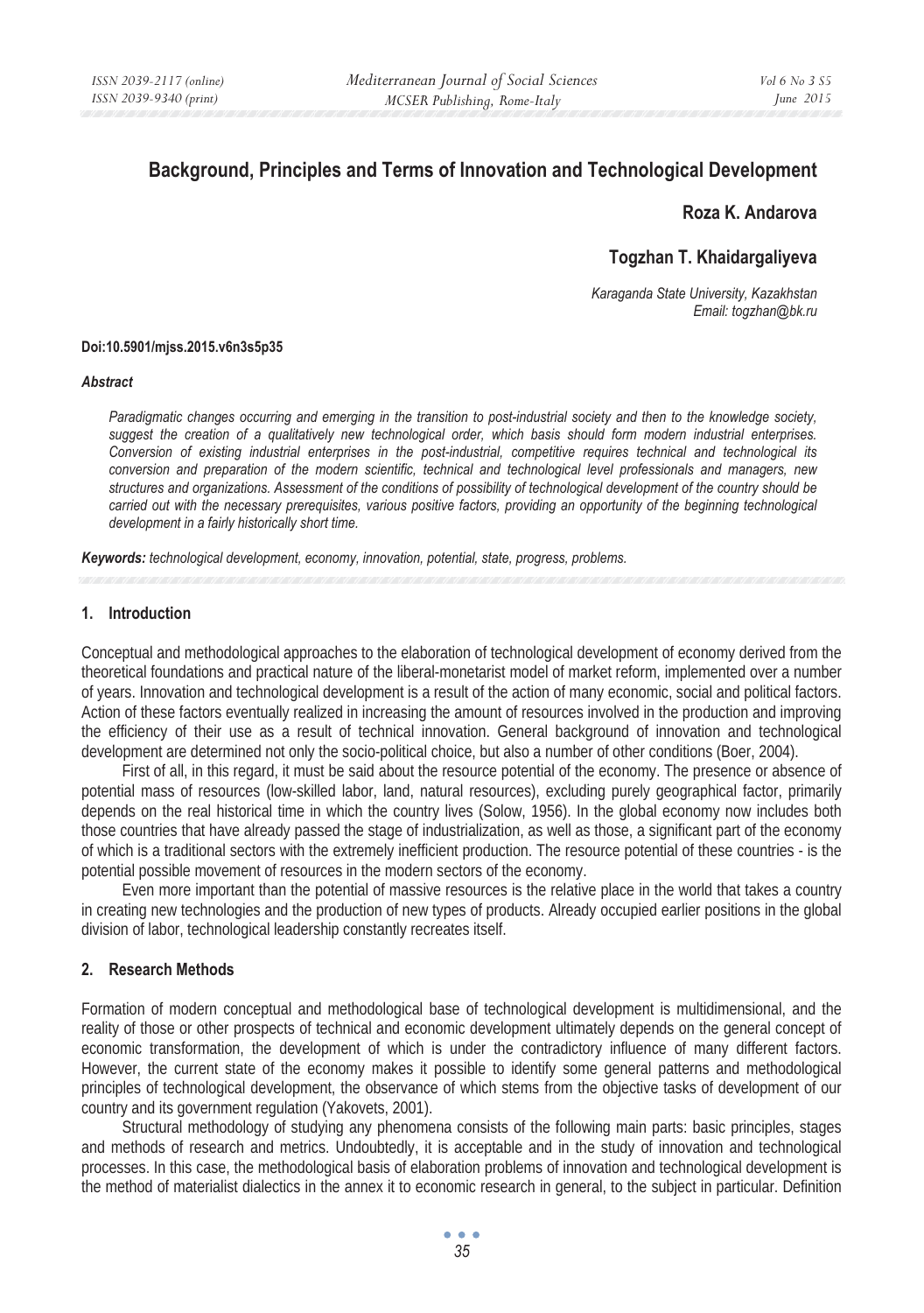objective of technological development in the national economy in various sectors and economic areas can be provided by using a number of fundamental principles and, above all, the principles of complexity and system (Mensen, 1973).

#### **3. Analyses of Recent Research**

Technological development is not so much a goal as a means of forming a model of the economy, has the potential for long-term sustainable growth and capabilities in the future to solve the problem of improving living standards, achieving efficiency and competitiveness of the economy and national security.

Some progress in the economy, associated with the transition to a market organization of production, refers mainly to the superstructure areas of the economy, namely, the institutions and motivations. Thus, fact is a significant regress for the basic directions of scientific and technical progress, which include innovations and technologies and structural changes in the economy (Christensen, 1997).

Therefore, the primary task of technological development is to create mechanisms of coordination systemic change in our society. The core of such a mechanism is a system of national interests, values and priorities. Thus, pacesetters of the valuable core can be implemented in that case if it covers all areas of technological progress and affect the interests of all segments of society.

The value system should be oriented to the future. In this regard, our ideals and elected goals should have a much higher charge of attractiveness and evaluated much higher than today's realities. This means that the hierarchy of values cannot be limited only by democratic attributes of civil society and traditional values of our culture. In this hierarchy must take high place values related to the level and quality of life, economic growth, as well as technological progress in production (Pavitt, 1990).

Principle of priority of national interests should be the core of any economic and technological concepts (Mengel, 2007). The state should take the task of determining national targets, their priorities, sequence and timing of their implementation. In society, there are different interests, and those interests can act (to appear), as a goal, or limitations. All varieties of interests can be grouped into the following: the fundamental interests ensuring strategic stability and security, namely the condition of conservation science, the general conditions of its survival, conservation of the environment, preservation of population and the nation's health, preservation of intellectual potential. Development of the nation in the future should also be attributed to national tasks. This wide range of problems - from the multiplication of the intellectual potential of the country to the saving its own natural resources for future generations of citizens; outside interests, providing a purposeful development as the subject of the international community; domestic interests that form the basic conditions for the internal development of the country.

Depending on the duration of the analyzed period of development, these interests are fleshed out in the certain goals of economic policy. And these goals should be interconnected among themselves and with the resources they need, as well as the choice of forms and methods of using these resources for maximum effect with real-world constraints.

A key principle of the positive technological progress is an adequate understanding of the current market, with a new understanding of the interaction of planned program regulation and market. Existing fluctuations in the technical level could only occur in an economy where there was no inter-industry competition and where the distribution of resources between sectors was carried out as a result of: a) administrative appointment of the particular priorities; and b) the planned implementation of some mechanism for maintaining balance, more precisely overcoming imbalance generated by the adopted system of priorities.

The requirement for the transition to the market includes, therefore, not only to create an environment in which the capacity of individual enterprises increases, but also the conditions for competition between the different branches. The latter condition, however, can be realized only when the economy will gain market orientations, at least, only after it will be freed from foreign press. The transition to the mechanism of inter-industry competition - strong, may be the main motive of market reforms and principles of market innovation economy (Smith & Reinertsen, 1998).

The decisive principle of technological development as a whole is forecast for the development of the information sector of the economy, ie, those sectors of the economy where directly takes place production of scientific and technical information, scientific knowledge. Another important aspect of the technological structure of production is the forecasting of innovative processes related to the demand for scientific and technical information. These two aspects - forecasting of offer of scientific and technical information and aggregate social demand for it - are an important component of the state planning and forecasting not only of the information market, but also all the technological structure of social production (Saloman, 1984).

Government of all the developed countries of the world is making significant efforts to stimulate demand for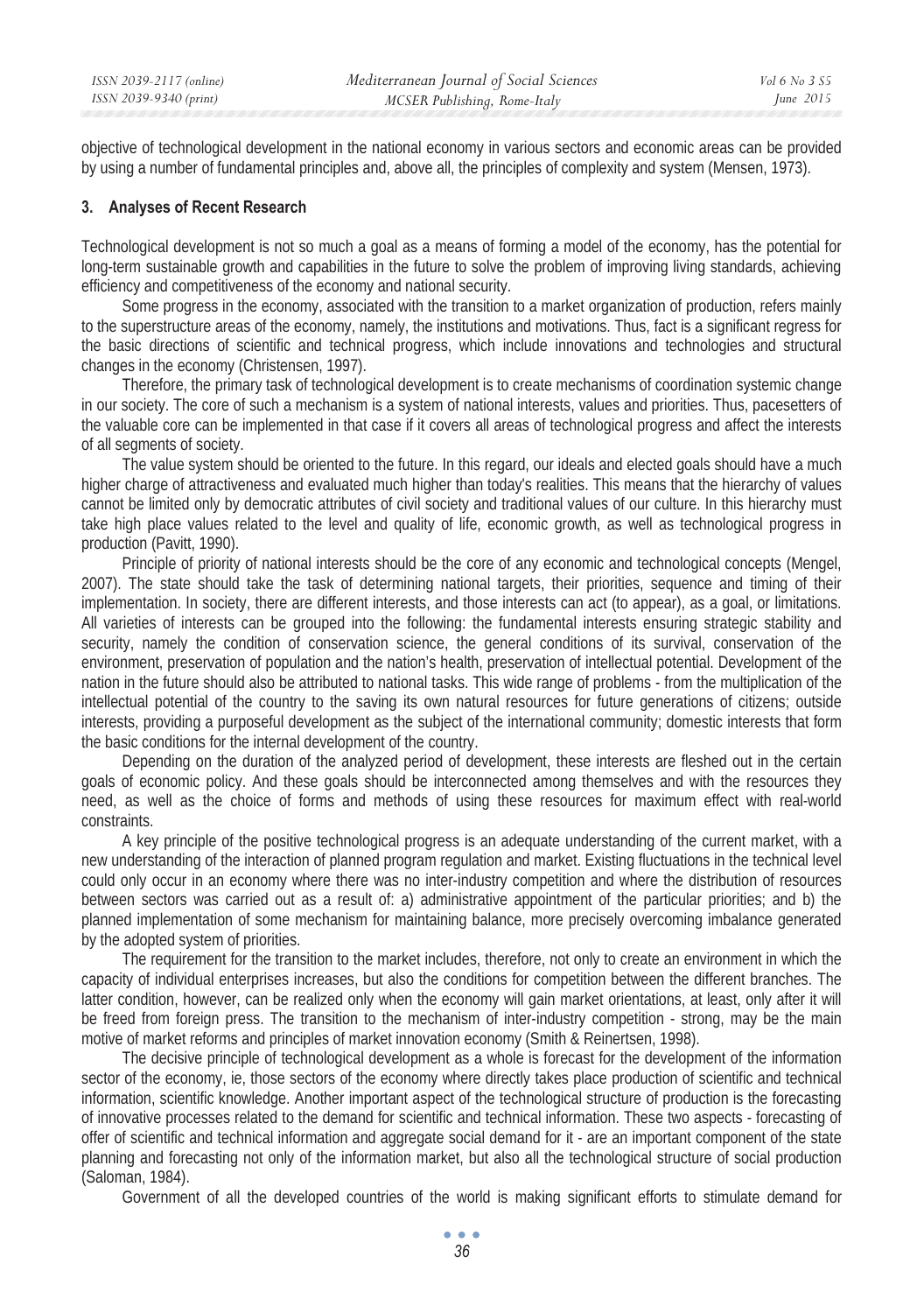| ISSN 2039-2117 (online) | Mediterranean Journal of Social Sciences | Vol 6 No 3 S5 |
|-------------------------|------------------------------------------|---------------|
| ISSN 2039-9340 (print)  | MCSER Publishing, Rome-Italy             | June $2015$   |
|                         |                                          |               |

scientific and technical information from industrial enterprises, acting its main consumers in modern economies. In addition to tax and depreciation benefits, the state is taking deliberate measures to form appropriate macroeconomic prerequisites of the innovation process, under which conditions it can only improve.

In modern conditions the structure of social production cannot fully replicate the structure of needs. Absolute coincidence of it does not happen. This phenomenon has an objective basis, although the role of the subjective factor is not excluded. As shown by recent events, it is impossible without a deep socio-economic reforms, including in the organization of the world economy and labor division between the two countries, to solve such acute problems as the promotion of meeting the needs of the national economy in the equipment, technological processes. In this case, the most important criteria of efficiency of foreign economic relations are saving of labor and material resources, the acceleration of scientific and technical progress. In this regard, the most relevant principle of technology policy is the principle which realization will allow to use of foreign experience and technology policy model within reasonable limits. When developing model of technological development and use elements of leading countries technologies we must proceed not from the external features of the system, the external form, system of technological development defined by socio-economic system of the country but from deep internal relationships of the system. Borrowing of more developed technologies is a means of development of the system, including technology. But here it is necessary to bear in mind two issues: the correspondence of knowledge and expertise - licensees and the correspondence of technical level of production. Purchase a license and adaptation of the acquired knowledge and investments itself , promote the approximation to the technological leap, but in order to do it and go to a new stage of development, need additional knowledge created by own scientific potential (Manfroy, 2000). The transition to innovation and technological development can give the optimal result only under certain conditions and principles, which are as follows: firstly, the technology should be as knowledge-intensive. In the technologies used in the production, must be implemented new scientific knowledge. Without the active use of scientific advances in production technologies to put an end to backlog will be impossible. Second, when using modern technology radically changed attitude towards skills development. Man working on new and innovative enterprise - this is not just an employee, adapted to work on any one machine or type of equipment, and the employee on his qualifications approaching the engineer, by definition P. Drucker – 'smart worker' (Drucker, 1989).

### **4. Results and Discussion**

Thus, it is clear that the current situation in global economic process in the context of globalization is characterized by fundamental changes in the supply of factors of production, technology, the structure of demand and interpenetration of innovation and the principle of international division of labor.

Now, when the task is to quickly and effectively adapt to changes in the global economy, these trends can not be ignored when predicting its future development. In the course of technological development of its economy account of all factors and specific features which can contribute to a more effective participation in the MRI became of vital importance. The successful solution of this problem is closely related to the search of domestic savings, improve access to external sources of financing-of, as well as the development of the social model of development capable of implementing these transformations (Moskvina, 2006).

Technological leadership gives absolute advantages associated with a relatively high compared to the costs, value added, which takes place in the first stages of the life cycle of new technology and new product. Relatively high amounts of added value (i.e., the opportunity not only to obtain high profits, but also to pay workers higher wages) are associated with the cost advantages of the first batches of new products, the sale of licenses and equipment for the production of new products. The country, which is connected to the release of new products and mastering new technologies in the final stage of their life cycle may already have more output, but significantly less contribution to the national product. Technological leadership is directly transformed into economic growth and is an extremely important monopolized resource of economic growth in the modern world (Nonaka & Takeuchi, 1995).

Consequently, the resource prerequisite for economic growth is not the communion of the new technologies as such but technological leadership, of course, not all, but at least in some important ways.

An important condition is the question of the relationship between technological and social systems. Thus, if in the long term, these relationships are positive, providing a self-generating process of development, in the short term, the relationship between them can be negative. Long-term orientation of the economy is accompanied by social tension that may adversely affect the innovation activity.

In the course of economic development the technological structure of production is constantly changing - some are replaced by new technology, in other updated composition of the staff and the structure of production assets. The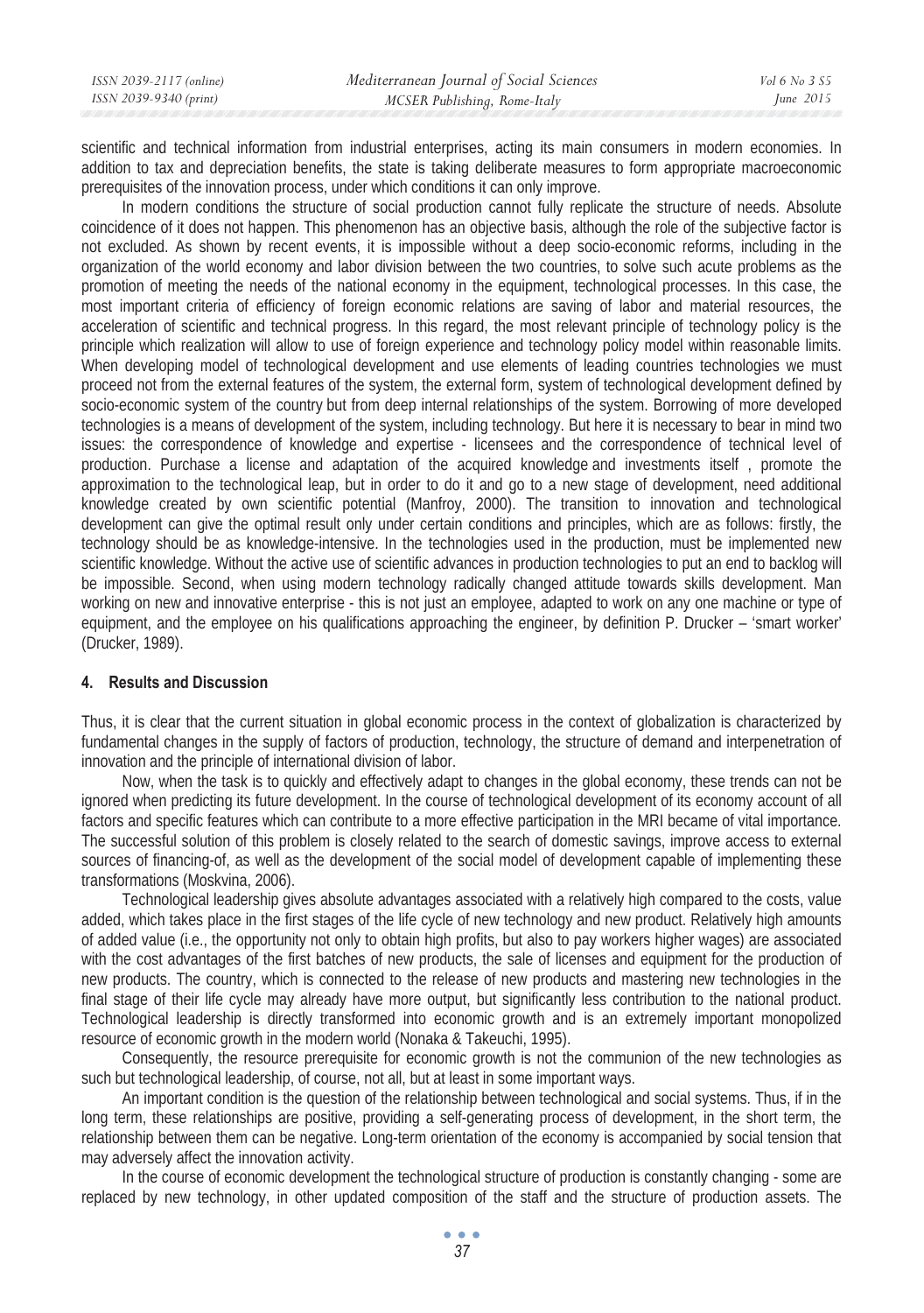complexity of the problem lies in the fact that to achieve sustainable technological progress is required to determine not only the main directions in the first place, requiring the support of the state, but also a technological level that they should achieve. In all sectors of the economy, there are elements of several technological structures, they are intertwined with each other and are in a unique and close collaboration. Bet on the most advanced technological order, the main components of which are implemented in the most developed countries of the world, will require a radical modernization of production in all major industries and may be too devastating for the country. The support of the more backward technological orders will require implementation in production technology of past savings and thus program the technological backwardness of our country and the loss of a certain part of the scientific and technical potential that threatens to turn into a new wave of falling labor productivity across the economy. Therefore, in order to make the right choice requires a serious analytical work includes literacy feasibility study of decisions.

Choice of a leading priority technological order, for all the complexity of the problem, is crucial, as each technological order is a single intersectoral set of interrelated industries based on close by the nature technical and technological principles and solutions. Thus, each technological order, as an integrated system able to resist the introduction of alien productions and technological principles in a way, rejecting the elements of technological orders.

F. Aghion and P. Howitt (1992) also draws attention to another little noticeable factor explaining the emergence of the many obstacles for innovation in the situation of the free market. Those who introduce innovations are clearly aware that tomorrow's innovations eventually made obsolete today. This reduces the profitability of today's inventions and, ultimately works against innovation. Sadly, because the future inventions should be based on the current (Aghion & Howitt, 1992). Newton said: "If I have seen further it is only because I stood on the shoulders of giants".

Economic historian D. Mokyr (2003) says, the same forces that caused the world's first industrial revolution in England, later opposed further technical progress. This led to the fact that England lost to American technological leadership. English schools trained elite for certain professions, but not for science and technology. On the continent, on the contrary, the Germans introduced their Technische Hohschule (Mokyr, 2003). US spinning industry jerked forward with the invention of a new ring spinning technology, while Lancashire remained faithful to obsolete technology of spun yarn. After three strikes 1850s. Englishmen have banned the use of sewing machines for sewing shoes in Northampton. Workers in the arms industry in Birmingham resisted the introduction of advanced technology of interchangeable parts. British workers are also not allowed to introduce new equipment in the production of carpets, glass and metal.

Then something like this happened to America, which in 1970-1980-ies yield the palm of Japan. Now came the stagnation in Japan but America after the big shake-up again in the lead, even though the two countries are developing more slowly than a few decades ago, the conflict between the old and new technology can be seen as a conflict between the generations. Old people are trained to work on the old technology, and their qualifications can be rigidly attached to it. They have all the incentives to resist the introduction of new technology. Young learn that at the moment is an advanced foreign technology development, and they have incentives to enter this new, more productive technologies. Will there be technical progress depends on who holds a key position in management. In a democratic society, it may depend on demographic factors - that is, on what proportion of the population is elderly. And this, in turn, is determined by the rate of population growth. If they are high, the majority amounts to young people; if the population is growing slowly.

Academician Yaremenko (1967) in his work notes that there is a disintegration of technologies at the individual levels. The first level - a relatively advanced technologies focused on "the most important goals of socio-economic development", the other - on the "relative surplus of primary resources". It is a forms of extensive technology associated with traditional values and intensive, gravitating toward liberal values. Their relationship is determined by the fact that the technology of the lower levels can "contain qualitative growth in its upper part". In this situation, the "new technologies can serve as a barrier to the next revision of the socio-economic priorities, to detain a regular shift in the technological and industrial structure of the economy".

There are several reasons aggravating the crisis situation in the technological sphere. We mention only two. First, today the real share of spending on scientific and research works almost fell to a critical level, beyond which there are destructive changes, the collapse of infrastructure and the degradation of the entire system. Similar rates today in Japan is 3%, the United States - 2.5%, France - 2.5%, Germany - 2.3%. It is known that the irreversible destruction of scientific and technological potential begins when the amount of budget funding of science and science-intensive technologies falls to 0.3 of GDP (Science, Technology and Industry Scoreboard, 2005).

Secondly, under the administrative-command system, the main part of the scientific potential has been involved in the maintenance of the old technological order. Obviously, science has not been able to offer the technologies needed for economic recovery on a new technological basis. However, the crisis in science, in contrast to the social and economic crisis that adversely affect the science leads to a revision of paradigms, generation of new ideas, hypotheses, theories that form the core of future scientific revolution. Science and technology policy of the state, as a rule, is carried out in a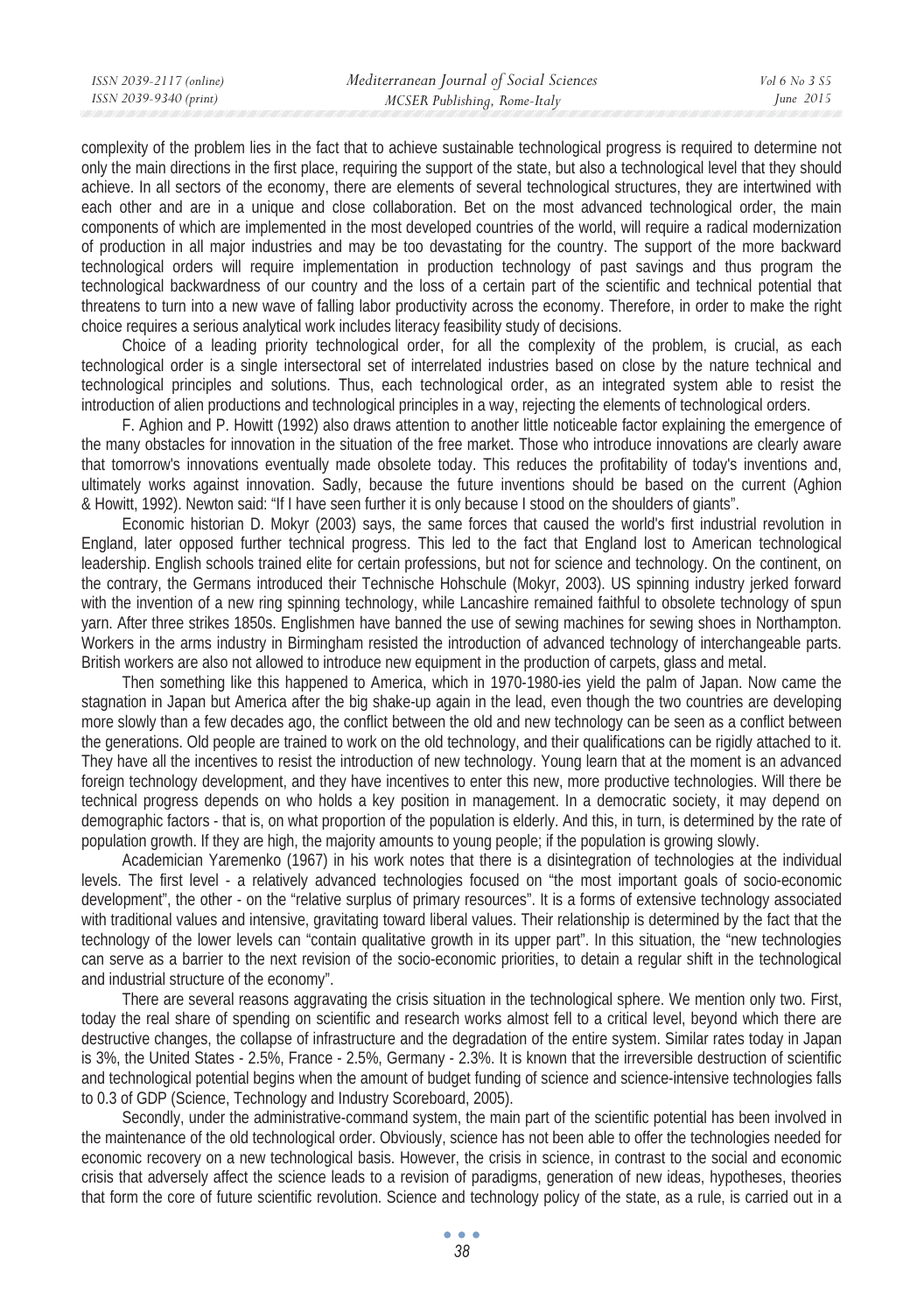three-pronged policy: science policy (setting priorities and stimulating scientific and social issues in public research institutes and universities), technical policy (implementation of complex public  $R \& D$  programs, the creation of technological systems and technologies), industrial policy (stimulation upgrade and increase the efficiency of production capacity).

### **5. Conclusions**

UN conference in Rio de Janeiro in 1992, adopted the agenda for the XXI century. In this document, the development strategy of the international community in the XXI century is defined as the transition to sustainable development through a balanced solution to the economic, social and environmental problems. For the first time clearly marked general and specific problems of survival, environmental security and sustainable development of civilization in a single global ecological space of planet. Most countries in the world by signing this document, marked the beginning of a new global partnership for sustainable development.

The most important direction of sustainable development is the rationalization of the use of the totality of resources. It is rich in mineral reserves, a fairly well developed compared to many countries production and economic potential, high educational level of the population, qualified personnel (Barlybaev, 2006, 2003)

In the block with the socio-economic policy require their immediate resolution and the accumulated environmental problems (Molitor, 1999):

- − land degradation and impoverishment of landscapes (more than 60% of the country is prone to severe desertification);
- − water; scarcity;
- − high degree of pollution of air, soil and water;
- − decline of biodiversity.

Effective solution of these problems can contribute not only to the conclusion of the ongoing socio-economic crisis, but also to create conditions for achieving sustained development. It appears that attempts to solve the contradiction between technological development and the interests of preserving the environment, methods of achieving them by linear contrasting market and state regulators cannot be successful. Only surround vision of the problem of ratio of macroeconomic regulation and market allows us to find an effective combination of technological development and ecologization. The key of approach is to find forms of implementing the diverse interests of society. That is real interests in relation to the technological development should make models for sustainable socio-economic development.

### **References**

Aghion, Ph., & Howitt, P. (1992). A Model of Growth through Creative Destruction. *Econometrica, Econometric Society*, 60(2), 323-51.

Barlybaev, H. A. (2003). *The General theory of globalization and sustainable development*. Moscow: Publication Of The State Duma.

Barlybaev, H. A. (2006). *Globalization: for or against sustainable development?* Moscow: rags.

Boer, P. (2004). *Technology Valuation Solutions*. New Jersey: John Wiley& Sons.

Christensen, C. (1997). *The innovator's dilemma*. Boston: Harvard Business School Press.

Drucker, P. F. (1989). Peter Drucker asks: will unions ever again be useful organs of society? *Industry Week*, 238, 16-18.

Manfroy, W. (2000). *Licensing with strategic intent*. Les nouvelles.

Mengel, C. (2007). *Principles of economics*. Ludwig von Mises Institute.

Mensen, G. (1973). *Theory of Innovation*. Berlin: International Institute of Management.

Mokyr, J. (2003). *The Gifts of Athena: Historical Origins of the Knowledge Economy*. Princeton: Princeton University Press.

Molitor, G.T. (1999). The next 1000 years. The Big Five engines of economic growth. *Futurist. – Wash*, 30 (10).

Moskvina, O. S. (2006). *Innovation potential as a factor of sustainable development of the region. The science of the Samara region*. 2005. Samara: Samarstat.

Nonaka, I., & Takeuchi, H. (1995). *The knowledge-creating company: how Japanese companies create the dynamics of innovation*. Oxford University Press.

Pavitt, K. (1990). What we know about the strategic management of technology. *California Management Review*, 32 (3), 17-26.

Saloman, J. (1984). What is Technology? The Issue of its origins and definitions. *History of technology*, 1, 113-156.

Science, Technology and Industry Scoreboard (2005). Towards a knowledge-based economy. OECD. [Online] Available: http://www.sourceoecd.org. (February 25, 2015).

Smith, P., & Reinertsen, D. (1998). *Developing products in Half the Time*. John Wiley & Sons.

Solow, R. A. (1956). Contribution to the Theory of Economic Growth. *Quarterly Journal of Economics*, 70(1), 65-94.

Yakovets, Yu. (2001). Problems of management of scientific and technological breakthrough in the early twenty-first century. *Society and economy*, 11-12.